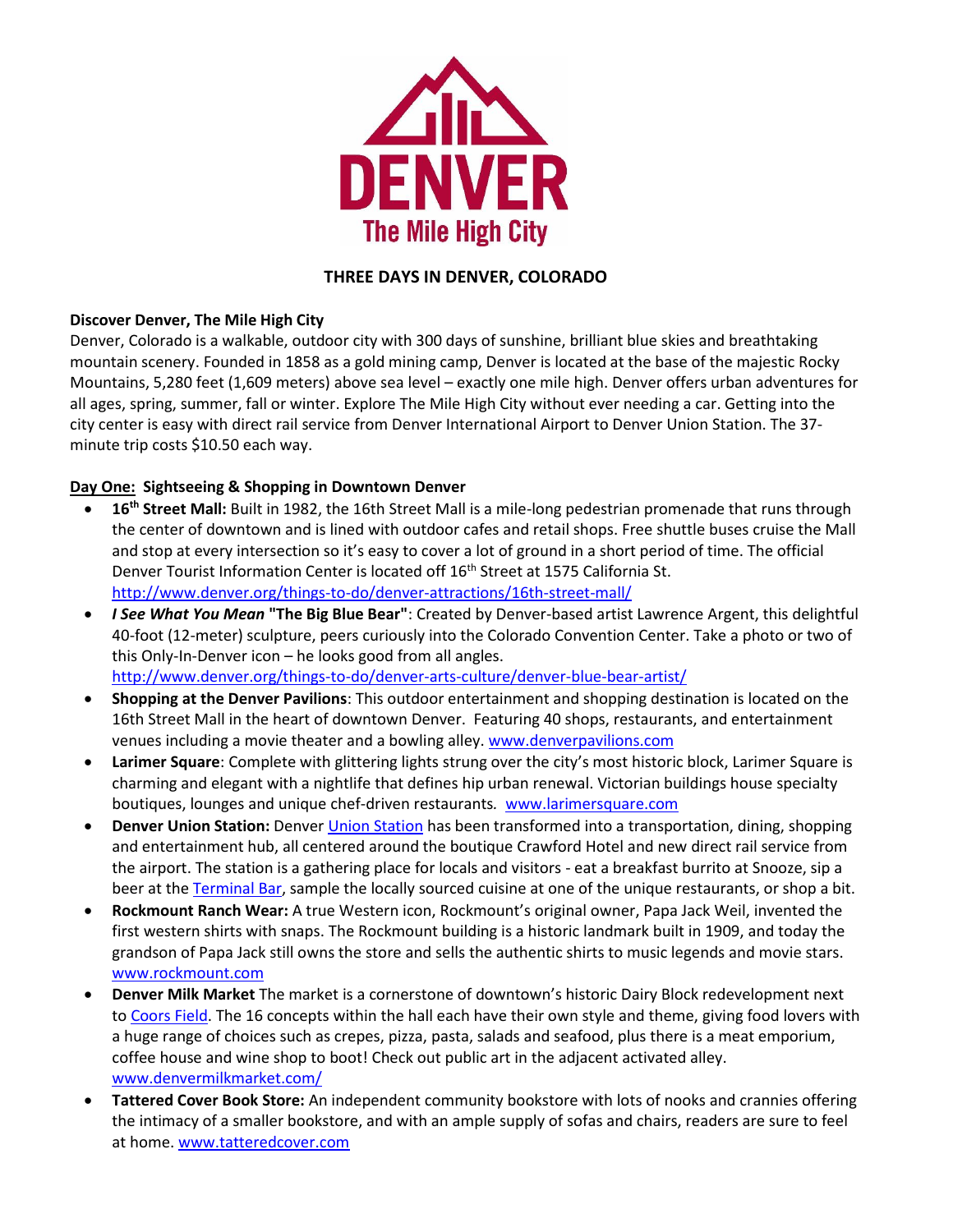• **MCA Denver - Museum of Contemporary Art Denver:** MCA Denver is an innovative forum for contemporary art that inspires and challenges all audiences, creating understanding and dialog about art of our time. As Denver's first institution devoted entirely to contemporary art, MCA Denver is housed in an environmentally sustainable facility designed by David Adjaye[. www.mcadenver.org](http://www.mcadenver.org/) 

## **Spend the afternoon exploring museums in the Golden Triangle Museum District, then relax with some of Denver's best craft beers.**

- **Colorado State Capitol:** Modeled after the U.S. Capitol, this magnificent landmark is topped by a gold dome. The 13th step on the west side is exactly one mile (1.6 km) above sea level. Free tours are offered Monday through Friday from 10am-3pm. <http://leg.colorado.gov/node/1024591/>
- **Denver Art Museum:** See the famous collection of Indigenous Art of North America and explore the bold art inside and out of the Frederic C. Hamilton building, designed by world famous architect, Daniel Libeskind. The museum is free for kids under 18 and free general admission is offered on the first Saturday of every month. www.denverartmuseum.org
- **Clyfford Still Museum:** The museum showcases the work of Clyfford Still, considered one of the most important painters of the 20th century and among the first generation of Abstract Expressionist artists. The museum was founded to promote the late artist's work and legacy. Still's estate - 2,400 artworks - had been sealed off from the public since 1980. www.clyffordstillmuseum.org
- **Kirkland Museum of Fine & Decorative Art:** This museum celebrated its grand reopening at its new location in the Golden Triangle Creative District in March, 2018. The museum houses three major collections: paintings by namesake artist Vance Kirkland, fine and decorative art by other Colorado and regional artists and international decorative art[. www.kirklandmuseum.org](http://www.kirklandmuseum.org/)
- **History Colorado Center:** The Center includes exhibits and programs that tell the stories of Colorado and engage visitors in the past, present and future of our state. Enjoy interactive exhibits like a virtual ride in a real Model T; test your skills on a ski-jump simulator; and set off dynamite in a 1880s hard-rock mine. [www.historycolorado.org](http://www.historycolorado.org/)
- **Denver Beer Trail:** See why Denver is one of America's best beer cities at any of craft breweries on the Denver Beer Trail, most in the walkable downtown area. [www.VISITDENVER.com/DenverBeerTrail](http://www.visitdenver.com/DenverBeerTrail)

## *Insider tip:*

• Denver Attraction Passes: Purchase a Mile High Culture pass or Denver CityPASS for the best way to explore some of the city's most fascinating attractions at a bargain price. Purchase at the Tourist Information Center or online at [www.denverattractionpass.com](http://www.denverattractionpass.com/) 

# **Day Two: Red Rocks Park & Amphitheatre, shopping in Cherry Creek and more!**

## **Start the day with a trip west of downtown Denver to see the famous Red Rocks Park & Amphitheatre with some fun stops along the way:**

- **Red Rocks Park & Amphitheatre:** Red Rocks Amphitheatre is a naturally formed, world-famous outdoor music venue just 30 minutes west of Denver and is the only naturally-occurring, acoustically perfect amphitheatre in the world. The Visitor Center features interactive educational displays, a short film documentary on the geologic and musical history, a Performers' Hall of Fame and delicious food at Ship Rock Grille. Red Rocks is recognized for its star-studded concert roster, natural acoustics and ambience, as well as its awe-inspiring hiking and biking trails and the Colorado Music Hall of Fame. [www.redrocksonline.com](http://www.redrocksonline.com/)
- **Coors Brewery Tour:** Come see and taste traditional brewing in the Rocky Mountains! The legendary Coors Brewery in Golden can brew up to 22 million barrels and package up to 16 million barrels annually, making it the biggest single-site brewery in the world. A tour highlighting the malting, brewing and packaging processes, ends with a sampling of Coors products and shopping in the gift shop! <http://www.millercoors.com/golden-brewery-tour.aspx>
- **City of Golden:** Located at the base of the foothills, Golden was the territorial capital until 1867 and remains one of the most historical towns in the state. An arch spanning the street proudly proclaims that Golden is "Where the West Lives!" <http://www.denver.org/about-denver/denver-neighborhoods/golden/>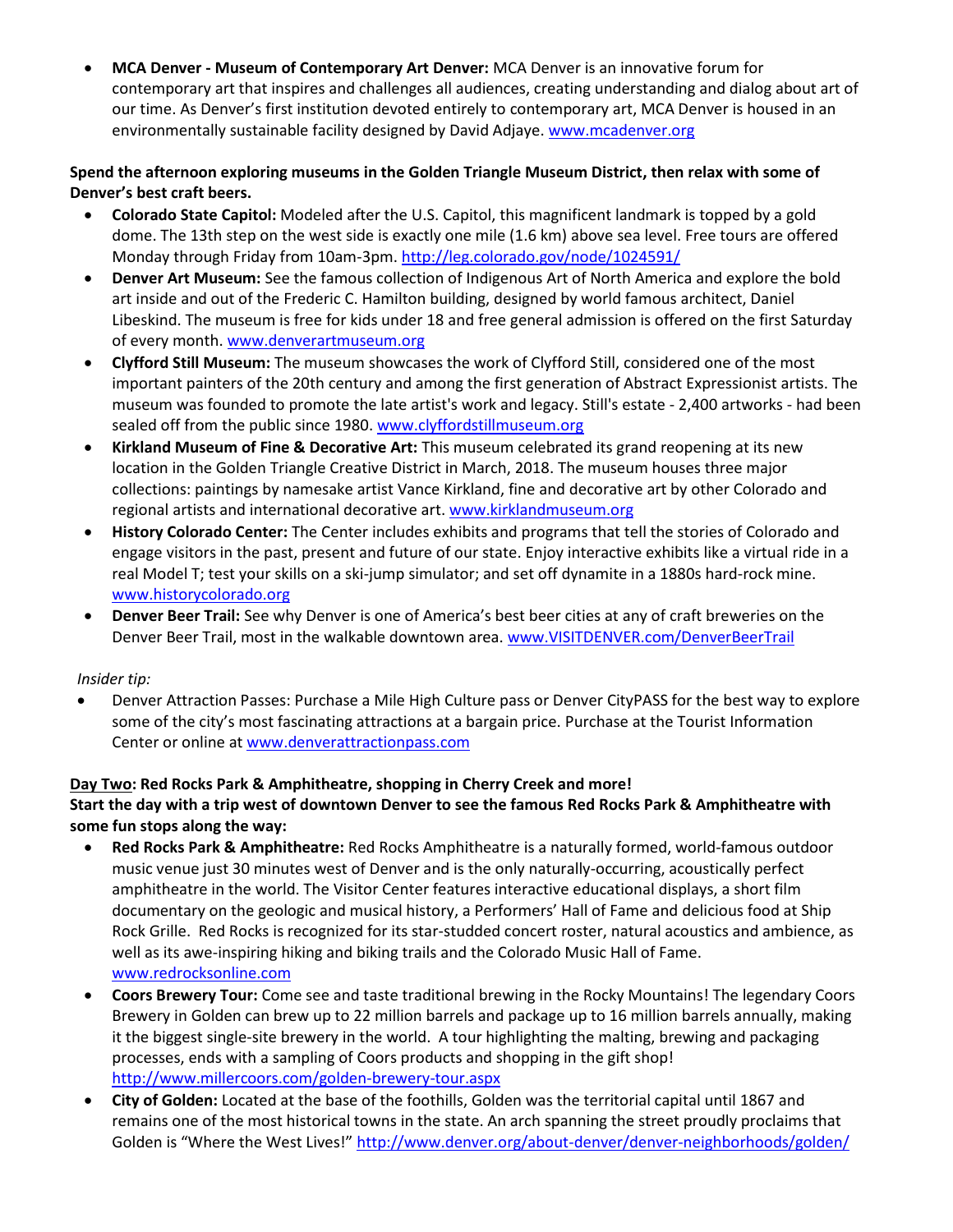- **Taste the Old West:** The Fort Restaurant is housed in a replica of an 1830s adobe fur-trade fort and features exotic game and frontier favorites. Open for dinner only. [www.thefort.com](http://www.thefort.com/)
- **Buffalo Bill Museum & Grave:** Enjoy the ongoing and permanent exhibits and displays at the Buffalo Bill Museum & Grave. The exhibits include memorabilia from Buffalo Bill's life and Wild West shows, American Indian artifacts, antique firearms and other Old West artifacts. The historical complex on Lookout Mountain includes the museum, Buffalo Bill's grave, the Pahaska Tepee gift shop, and a children's activity area. [www.buffalobill.org](http://www.buffalobill.org/)

### **Spend the afternoon shopping and exploring other nearby attractions:**

- **Cherry Creek Shopping Center:** Cherry Creek Shopping Center offers more than 160 stores and restaurants including, Macy's, Neiman Marcus, Nordstrom, Stuart Weitzman and Hugo Boss and favorites like Zara, Levi's, Apple, H&M and Forever 21. The "Passport to Shopping" offering discounts at more than 60 stores and restaurants is available by visiting [www.shopcherrycreek.com/passport](http://www.shopcherrycreek.com/passport)
- **Cherry Creek North Shopping District:** Just across the 1<sup>st</sup> Avenue from the shopping center, visit this charming 16 block outdoor shopping and dining neighborhood that is home to galleries, boutiques, restaurants, spas and more. Cherry Creek North is a must-see for the savvy shopper, art lover, or foodie. [www.cherrycreeknorth.com](http://www.cherrycreeknorth.com/)
- **City Park:** Denver's City Park is home to the Denver Zoo; the Denver Museum of Nature & Science; tennis courts; horseshoes; baseball, football and soccer fields; two lakes; historical monuments and statuary; picnic sites and two playgrounds[. http://www.denver.org/things-to-do/sports-recreation/denver-parks/](http://www.denver.org/things-to-do/sports-recreation/denver-parks/)
- **Denver Museum of Nature & Science:** Explore the Space exhibit, Exhibition Health, gems & minerals exhibit and the Dinosaur exhibition or see what's playing at the IMAX and planetarium. www.dmns.org
- **Denver Zoo:** One of the best in the country, the Denver Zoo is home to over 4,000 animals including rare amur leopards, okapi, black rhinoceros, vampire bats, orangutan, Komodo dragons and more! The Toyota Elephant Passage exhibit is the largest bull elephant habitat in the world. [www.denverzoo.org](http://www.denverzoo.org/)
- **Denver Botanic Gardens:** This oasis in the middle of the city has 45 different gardens, as well as one of the nation's top 10 conservatories. Relax in the Japanese Garden, climb through the Rock Alpine Garden and explore the Mordecai Children's Garden. [www.botanicgardens.org](http://www.botanicgardens.org/)

## **Discover some of Denver's unique neighborhoods in the evening: [http://www.denver.org/about](http://www.denver.org/about-denver/denver-neighborhoods/)[denver/denver-neighborhoods/](http://www.denver.org/about-denver/denver-neighborhoods/)**

- **RiNo** [\(River North\)](http://www.denver.org/about-denver/denver-neighborhoods/rino/) RiNo is "where art is made" a hotspot for creative types, with several uniquely renovated spaces that provide room for creativity and street art murals around every corner. There is something for everyone at urban food halls like The Source or Denver Central Market. Music venues like Nocturne and Mission Ballroom hold live music acts almost nightly.
- **[South Broadway](http://www.denver.org/about-denver/denver-neighborhoods/south-broadway/)** South Broadway is lined with an eclectic mixture of neighborhood taverns, avant-garde clothing stores, art galleries, antique stores, used bookstores, ethnic restaurants, music clubs and more.
- **LoHi (Lower Highlands) -** Just west of downtown, this neighborhood is characterized by a mix of old and ultra-modern architecture, some of the city's most innovative restaurants and bars like Linger and Avanti, and incredible views of the Highland Bridge and downtown Denver.

## *Insider tips:*

- Explore on wheels: Try exploring The Mile High City using a Pedi-cab [www.milehighpedicabs.com](http://www.milehighpedicabs.com/) or E-tuk <http://etukusa.com/>
- Be a fan! Denver is home to 7 professional sports teams, most playing in downtown area arenas. Check out the events calendar for game[s https://www.denver.org/events/sports/](https://www.denver.org/events/sports/)